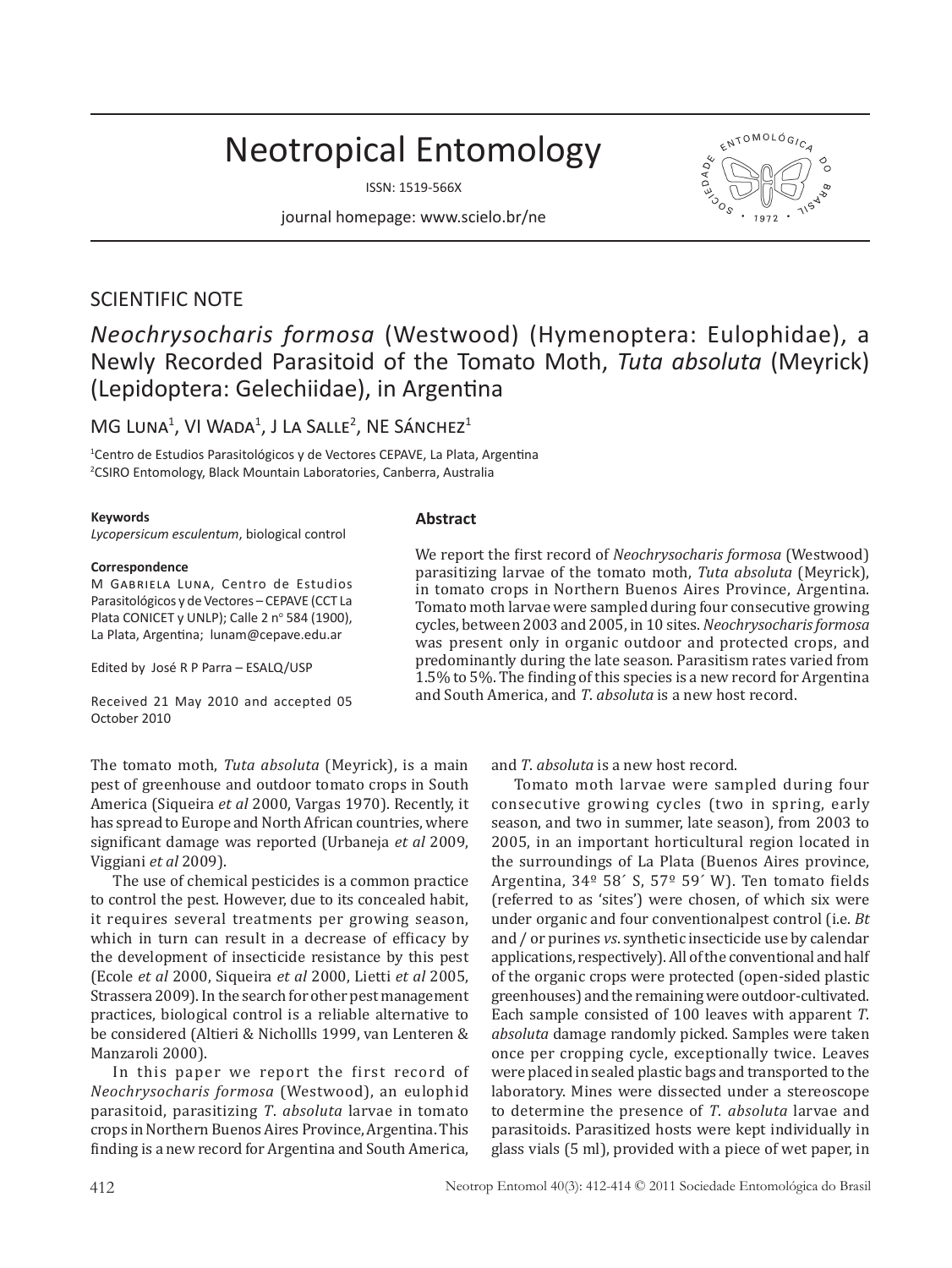a walk-in rearing chamber ( $25 \pm 2$ °C; 70 % RH, 14:10 L:D photoperiod) until parasitoid pupation.

We recorded the number of preimaginal individuals of *T*. *absoluta* and the number of larvae and pupae of *N*. *formosa*. At each sample site, the percentage parasitism was calculated as the number of parasitized hosts/ total number of hosts collected × 100. Voucher parasitoid specimens were deposited in the Museo de La Plata (La Plata, Argentina) and in the Australian National Insect Collection (Australia).

Approximately 2,403 *T*. *absoluta* larvae were collected and reared from early crops and another 3,208 from late crops. *Neochrysocharis formosa* was only present in organic outdoor and protected crops, and predominantly in late season (Table 1). Thus, it was found in five out of six sites, at 1.5% to 5% percentage of parasitism. Exceptionally, *N*. *formosa* was registered in one early organic site, where it reached approximately 11% of parasitism (Table 1). Interestingly, it was found coexisting in most sites with the native eulophid *Dineulophus phtorimaeae* de Santis. However, when *N*. *formosa* was found at early season, the proportion of parasitism was much higher (92%) than that of *D*. *phtorimaeae,* but closer to equal rates (46%) in late crops. *Neochrysocharis formosa* could develop earlier during the cropping cycle, probably due to its wider host range that would allow to use alternative hosts and crops (both outdoor and greenhouse) throughout the year (Bene *et al* 1985, Cabello *et al* 1994), and also because one of its competitors, *D*. *phtorimaeae*, apparently finds better habitat conditions in late non-protected crops (Luna *et al* 2010).

*Neochrysocharis formosa* is now known from all continents except Australia, and has an extremely varied biology (Noyes 2003). It is currently considered cosmopolitan after several introductions for biological control. In Argentina, there are no reports of any intentional introduction of this species; however, lack of previous records may be more an indication of a poor knowledge of its distribution than its absence (Hansson 1995).

*Neochrysocharis formosa* is a quite polyphagous species known to attack a wide variety of leafmining and gall forming insects. It has been recorded as a primary parasitoid from well over 100 species of hosts in four different orders (Coleoptera, Diptera, Hymenoptera, Lepidoptera) and it is also known to practice nonconcurrent host feeding and acts as a hyperparasitoid. It has been reported in horticultural crops as tomato, eggplant, celery, several Fabaceae and Brassicaceae, and melon, and in floral as chrysantemum and gerbera. It is present in cultivated and non-cultivated plant species and, in total, it has been recorded from over 60 different plant species in 25 families (Noyes 2003). *Neochrysocharis formosa* is an endoparasitoid, which usually emerges from its host in its last larval stage and pupates externally. There are reports describing high natural levels of control (> 50%) of of *Liriomyza* spp. larvae by *N*. *formosa* (Tryon & Poe 1981, Bene *et al* 1985, Cabello *et al* 1994).

Considering its spontaneous presence in tomato crops in the region and its proved efficacy as a biological control agent, it would be worth continuing studies to assess the potential of *N*. *formosa* against *T*. *absoluta*. This fits in well with the strategy proposed to control generalist herbivore species (like leafminers), which recommends conservation biological control of indigenous natural enemies as a starting point rather than the introduction of exotic natural enemies (Murphy & La Salle 1999). A pest management programme that includes regular monitoring and use of selective pesticides was previously demonstrated to be suitable to preserve *N*. *formosa* in

Table 1 Total percentages of parasitism of *Tuta absoluta* by *Neochrysocharis formosa* in tomato crops in Argentina collected during growing seasons 2003-2004 and 2004-2005. In parentheses: total number of hosts collected per site; ^two samples in a same month.

|              | Sampling sites       | Early crops                  | %          | Late crops    | %          |
|--------------|----------------------|------------------------------|------------|---------------|------------|
| Organic      | La Nueva Anunciación |                              |            | Mar 2004      | 2.38(210)  |
| greenhouses  | López                |                              |            | Feb 2004      | 2.23(224)  |
|              | Parrillo             | Nov 2003, Dec 2004, Jan 2005 | 11.2 (323) | Feb $2005^1$  | 5(100)     |
| Organic      | Moyano               | Dec 2003                     | 0(121)     |               |            |
| open-field   | Peralta              |                              |            | Apr, May 2004 | 4.72 (424) |
|              | Senattori            | Nov 2003                     | 0(150)     | Feb 2004      | 1.5(199)   |
| Conventional | <b>EEA Gorina</b>    |                              |            | Feb 2005      | 0(726)     |
| greenhouses  | Maita                |                              |            | Feb, Mar 2005 | 0(1325)    |
|              | Mazza                | Nov, Dec 2004, Jan 2005      | 0(1246)    |               |            |
|              | Quinta Fresca        | Dec 2004, Jan 2005           | 0(564)     |               |            |

In parentheses: total number of hosts collected per site; <sup>1</sup>two samples in a same month.

Neotrop Entomol 40(3): 412-414 © 2011 Sociedade Entomológica do Brasil